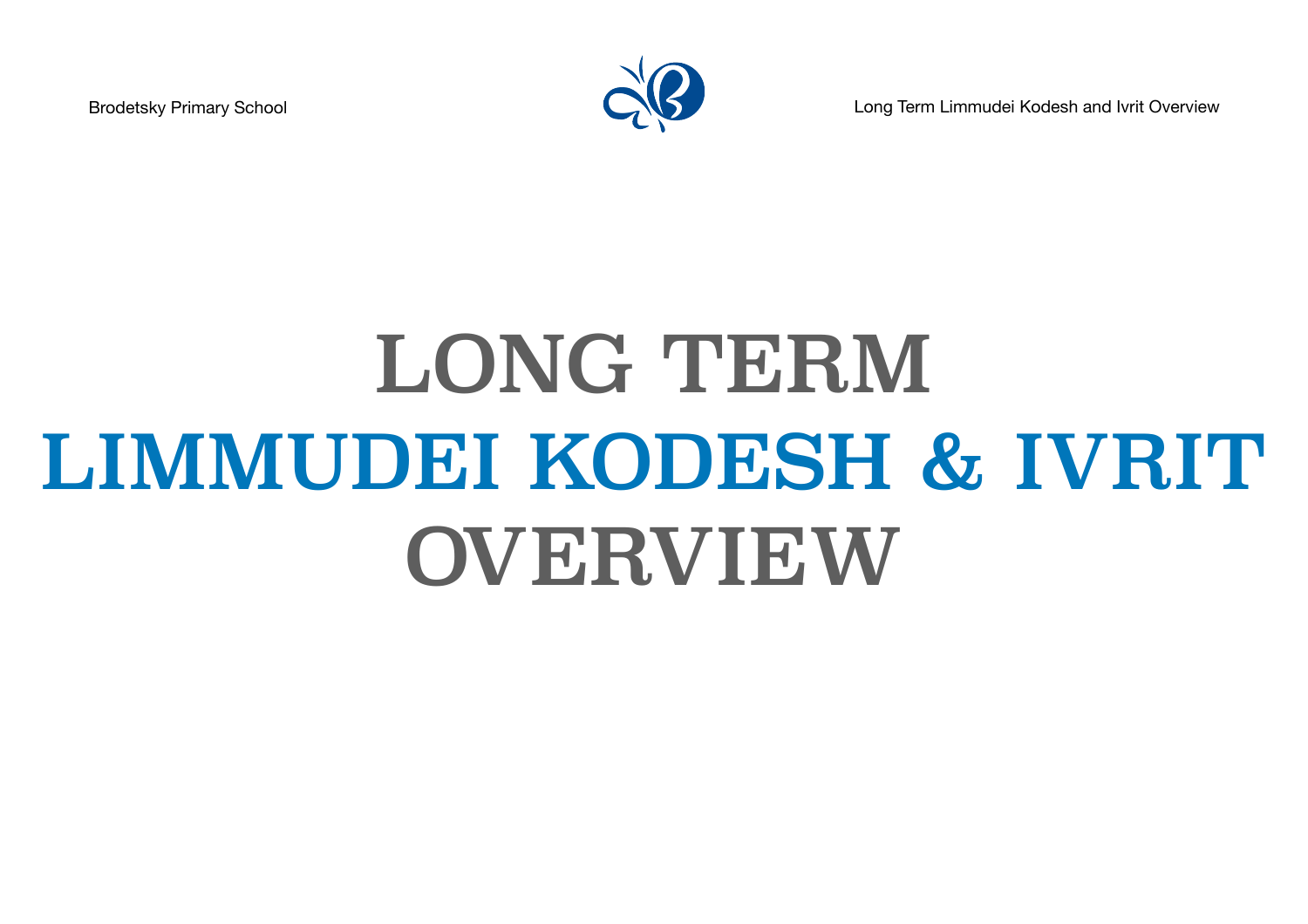

| Limmudei Kodesh & Ivrit Long Term Plan |                                                                                                     |                                                       |                                                      | <b>Nursery 1 Overview</b>                           |                                                   |                                |
|----------------------------------------|-----------------------------------------------------------------------------------------------------|-------------------------------------------------------|------------------------------------------------------|-----------------------------------------------------|---------------------------------------------------|--------------------------------|
|                                        | <b>Spring</b><br><b>Autumn</b>                                                                      |                                                       |                                                      | <b>Summer</b>                                       |                                                   |                                |
| <b>Ivrit</b>                           | Ima & Aba                                                                                           | Yeled & Yalda                                         | Safta & Saba                                         | Ken & Lo                                            | Aleph Bet Song                                    | Who speaks Hebrew?             |
| <b>Tefillah</b>                        | Recognising and<br>responding to key<br>Tefilah words                                               | Recognising and<br>responding to key<br>Tefilah words | Modeh Ani                                            | Modeh Ani                                           | 1st Line of the Shema                             | 1st Line of the Shema          |
| <b>Jewish Calendar</b>                 | Rosh Hashanah<br>Yom Kippur<br>Sukkot                                                               | Chanukah                                              | Tu B'Shvat<br>Purim                                  | Pesach                                              | Yom Ha'atzmaut<br>Shavuot                         |                                |
| Jewish way of life                     | All about Chagim                                                                                    | Shabbat<br>Being Kind<br>Please & Thank You           | Shul<br>Kippah<br>Things that make me<br>Happy & Sad | Shul                                                | Milk and Meat<br>Kosher and Non<br>Kosher Animals | Mezuzah<br>Recap of Year       |
| <b>Experiences</b>                     | Hearing the Shofar<br>Sitting in a Sukkah<br><b>Brodetsky Early Years</b><br>take over a Shul (BHH) | <b>Eating Doughnuts</b>                               | Trying new fruits<br><b>Shaking Greggers</b>         | Listen to a Megilah<br>Take part in a Mock<br>Seder | Israeli Dancing                                   | Make a Mezuza in<br><b>EAD</b> |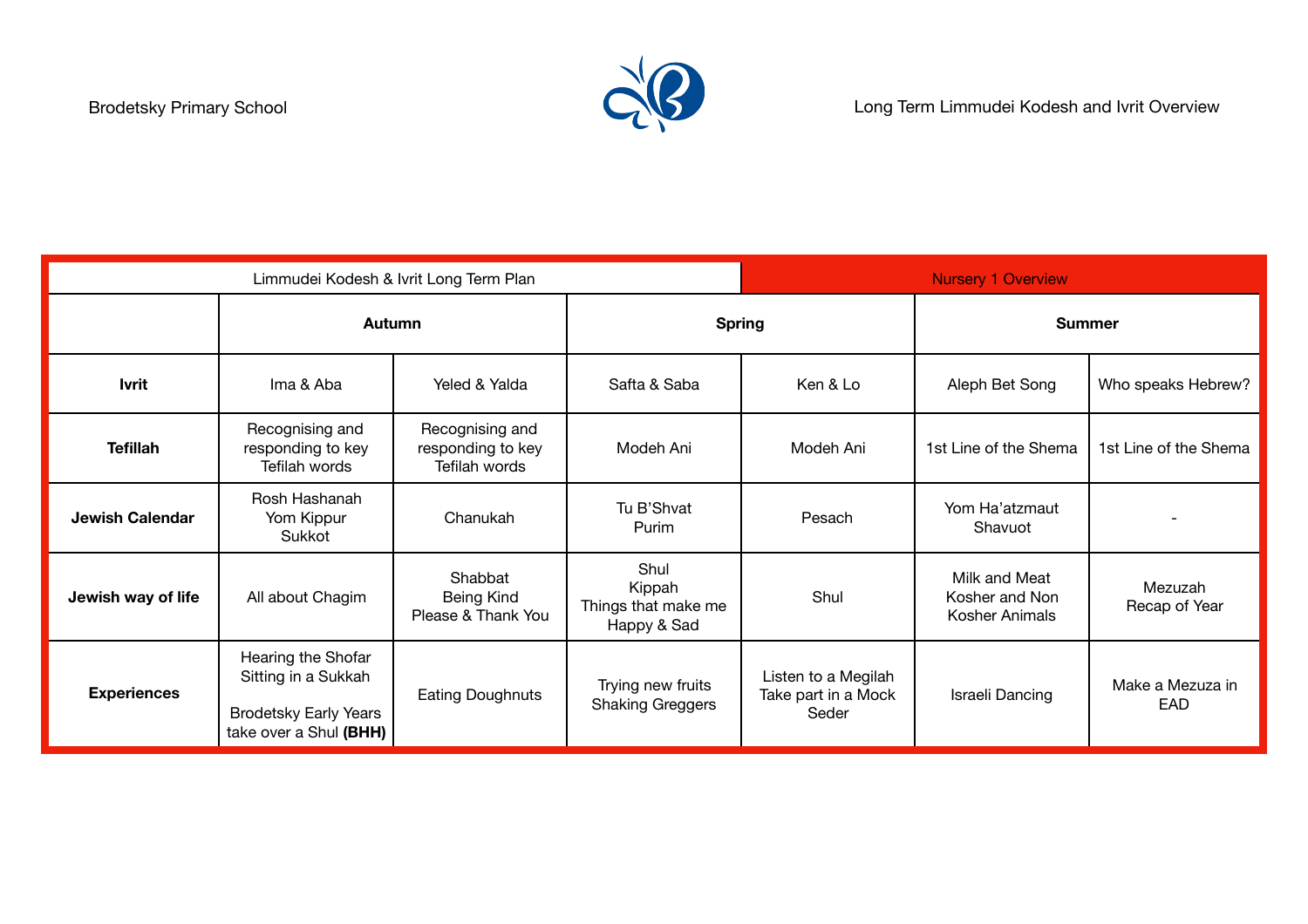

| Limmudei Kodesh & Ivrit Long Term Plan |                                                                                                                          |                                                   |                               | Nursery 2 Overview                                        |                                   |                                         |
|----------------------------------------|--------------------------------------------------------------------------------------------------------------------------|---------------------------------------------------|-------------------------------|-----------------------------------------------------------|-----------------------------------|-----------------------------------------|
|                                        | <b>Autumn</b>                                                                                                            |                                                   | <b>Spring</b>                 |                                                           | <b>Summer</b>                     |                                         |
| <b>lvrit</b>                           | Ani, Ken, Lo, Shalom &<br>Boker tov                                                                                      | Body parts (set 1)<br>Ayfo, Hineh, Etz &<br>Adama | Zeh, Colours, Fruits          | Body parts (set 2),<br>Rotzeh/Rotzah (want),<br>Ata (you) | Numbers 1 - 10<br>Happy Birthday  | Topic words based on<br>secular studies |
| <b>Tefillah</b>                        | Modeh Ani<br>Adon Olam<br>Hamotzi<br>Al Netilat Yadyim                                                                   | 1st & 2nd Line of the<br>Shema<br>Fruit Brachot   | <b>Tzittzit</b><br>Ma Tovu    | Birkat Hamazon (1st<br>Paragraph)                         | Birkat Hamazon (1st<br>Paragraph) | Oseh Shalom                             |
| <b>Jewish Calendar</b>                 | Rosh Hashanah<br>Yom Kippur<br>Sukkot                                                                                    | Chanukah                                          | Tu B'Shvat                    | Purim<br>Pesach                                           | Omer<br>Yom Ha'atzmaut<br>Shavuot |                                         |
| Jewish way of life                     |                                                                                                                          | Shabbat                                           | Shul                          |                                                           | 10 Commandments                   | <b>Israel</b>                           |
| Parasha                                |                                                                                                                          |                                                   | Follow the JCP Parshah scheme |                                                           |                                   |                                         |
| <b>Experiences</b>                     | Eating apple & honey<br>Hear the Shofar<br>Sitting in a Sukkah<br><b>Brodetsky Early Years</b><br>take over a Shul (BHH) | Eating doughnuts                                  | Garden party                  | Listen to the Megilah<br>Take part in a mock<br>Seder     | Israeli dancing                   | Eating Israeli foods                    |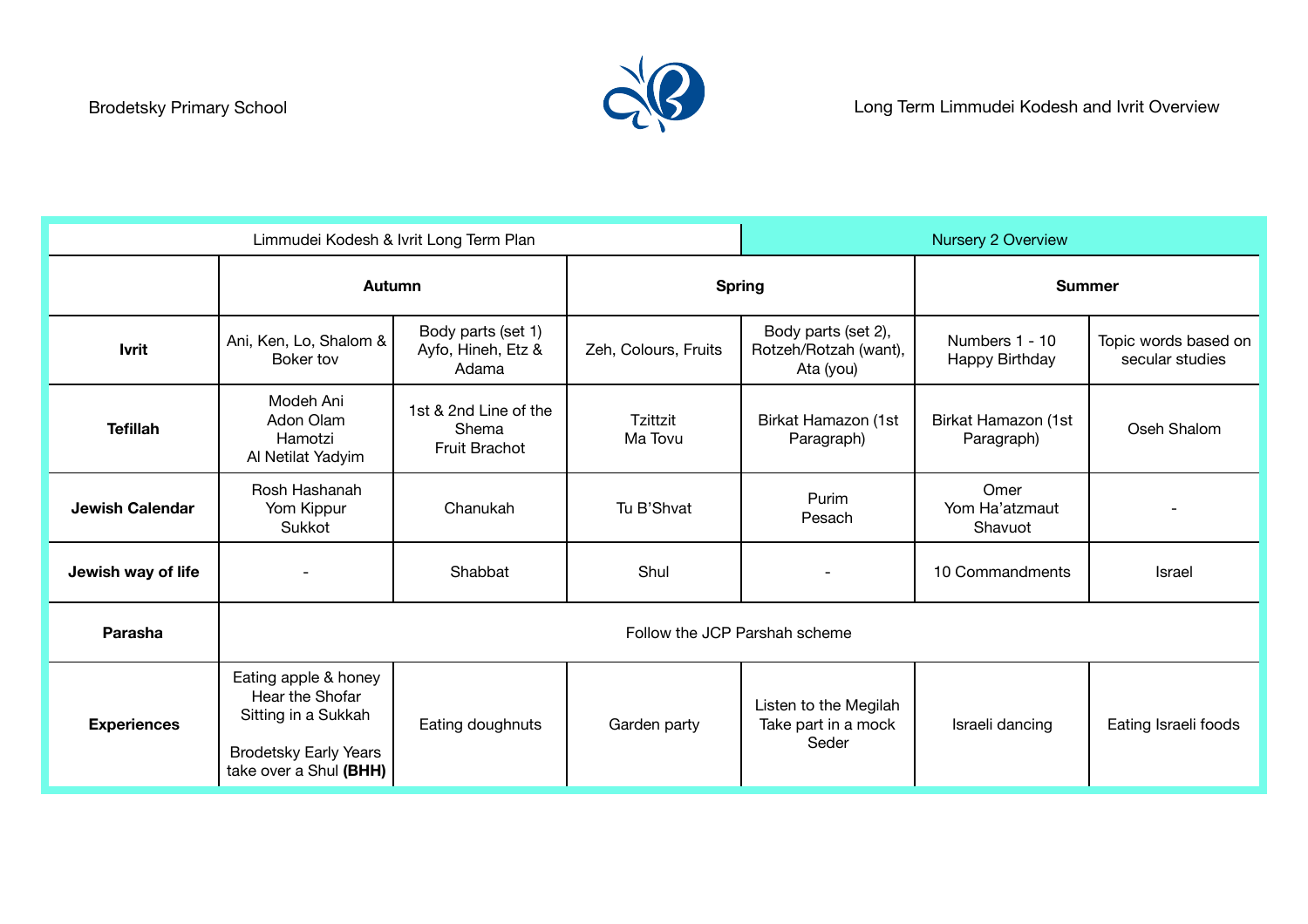

| Limmudei Kodesh & Ivrit Long Term Plan |                                                                               |                                                                |                                                      | <b>Reception Overview</b>                             |                                             |                                      |
|----------------------------------------|-------------------------------------------------------------------------------|----------------------------------------------------------------|------------------------------------------------------|-------------------------------------------------------|---------------------------------------------|--------------------------------------|
|                                        | Autumn                                                                        |                                                                |                                                      | <b>Spring</b>                                         | <b>Summer</b>                               |                                      |
| <b>Ivrit</b>                           | Shin, Chet, Dalet,<br>Samech & Sound<br>Kamatz (ah)                           | Reish, Yud, Aleph,<br>Pay/Fay, Mem, Nun &<br>Sound Patach (ah) | Ayin, Bet/Vet, Gimel,<br>Zayin & Sound Segol<br>(eh) | Hey, Tet, Lamed, Kuf &<br>Sound Cholom (oh)           | Taf, Vav, Tzadi &<br>Sound Chirik (ee)      | Final letters & Sound<br>Kubutz (oo) |
| <b>Tefillah</b>                        | Morning Brachot (first<br>4) & Ma Tovu                                        | Shema (up to the first<br>paragraph)                           | Birkat Hamazon (1st<br>Paragraph)                    | Ma Nishtana                                           | Morning Brachot<br>(second 4)               | Hallel                               |
| <b>Jewish Calendar</b>                 | Rosh Hashanah<br>Yom Kippur<br>Sukkot                                         | Chanukah                                                       | Tu B'Shvat                                           | Purim<br>Pesach                                       | Omer<br>Yom Ha'atzmaut<br>Shavuot           | Rosh Chodesh                         |
| Jewish way of life                     |                                                                               | Shabbat & Havdallah                                            | Kashrut & Brachot                                    |                                                       | The Jewish Homeland;<br><b>Israel</b>       | Mezuzah                              |
| Parasha                                |                                                                               |                                                                | Follow the JCP Parshah scheme                        |                                                       |                                             |                                      |
| <b>Experiences</b>                     | Eating apple & honey<br>Blowing a shofar<br>Building & Sitting in a<br>Sukkah | Challah Baking<br>Eating doughnuts                             | Making fruit Kebabs<br>Garden Party                  | Listen to the Megilah<br>Take part in a mock<br>Seder | Imaginary trip to Israel<br>Israeli dancing | Mezuzah Hunt<br>Sofer comes to visit |
| Presentation                           | <b>Brodetsky Early Years</b><br>take over a Shul (BHH)                        |                                                                |                                                      | Haggadah<br>Presentation                              |                                             |                                      |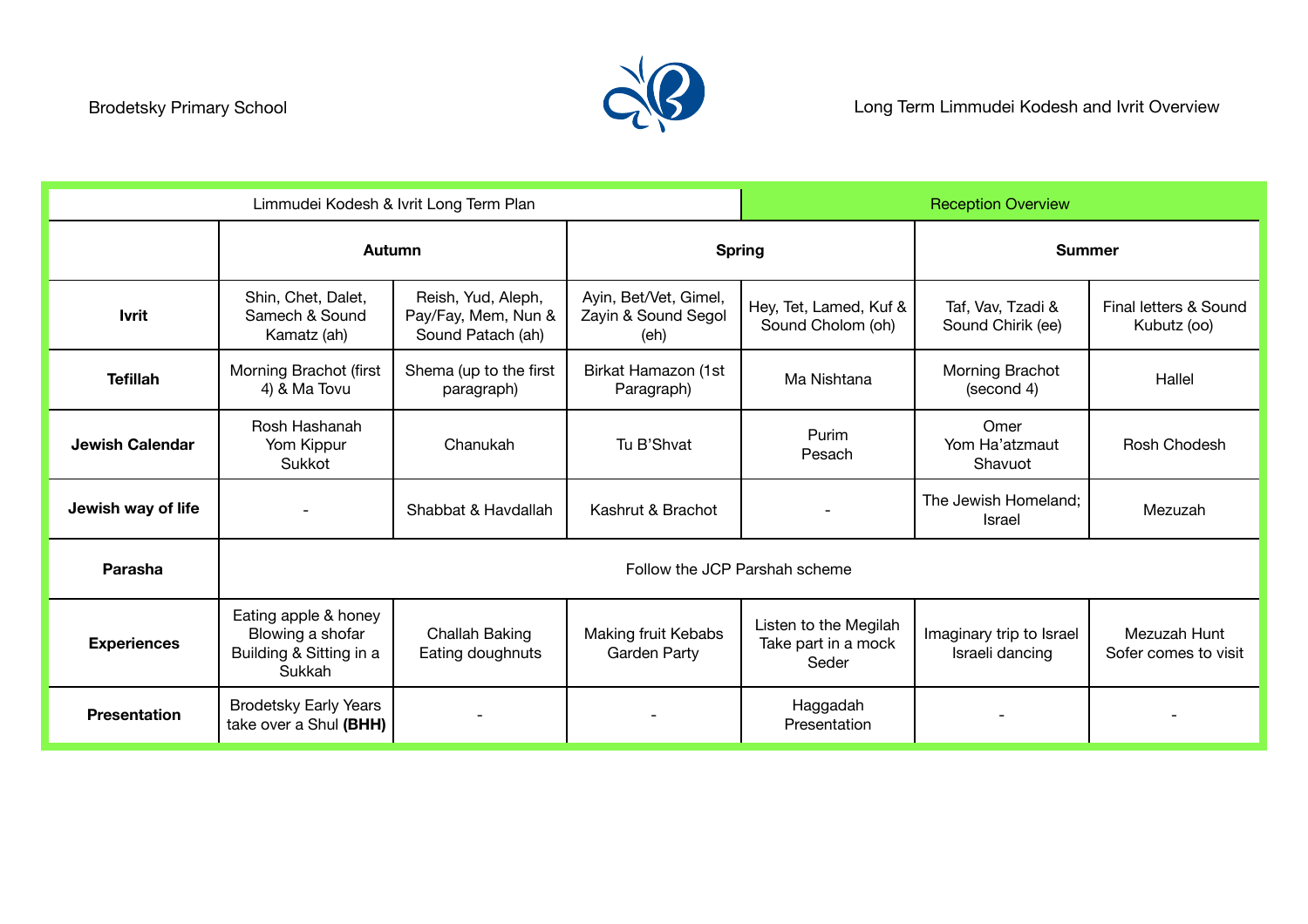

| Limmudei Kodesh & Ivrit Long Term Plan |                                                                                                                                                                     |                                                                                                                             | <b>Year 1 Overview</b>                                                                                                                                                       |                                                                                                                                                                            |                                                                                                                                                                             |                                                                                                                                                                       |
|----------------------------------------|---------------------------------------------------------------------------------------------------------------------------------------------------------------------|-----------------------------------------------------------------------------------------------------------------------------|------------------------------------------------------------------------------------------------------------------------------------------------------------------------------|----------------------------------------------------------------------------------------------------------------------------------------------------------------------------|-----------------------------------------------------------------------------------------------------------------------------------------------------------------------------|-----------------------------------------------------------------------------------------------------------------------------------------------------------------------|
|                                        | <b>Autumn</b>                                                                                                                                                       |                                                                                                                             | <b>Spring</b>                                                                                                                                                                |                                                                                                                                                                            | <b>Summer</b>                                                                                                                                                               |                                                                                                                                                                       |
| <b>Ivrit</b>                           | $S+L$ :<br>Primary colours (inc.<br>$B&W$ ) + m noun<br>(Tapuach adom); F<br>Numbers $+$ noun to 5<br><b>SLR+Print W:</b><br>One syllable words<br>דב, שור, מיץ, צב | $S+L$ :<br>More m. colours; Cem<br>numbers to 10+ noun;<br><b>SLR+Print W</b><br>One syllable words<br>ים, בור, סוס, גג, נר | $S+L$ :<br>More food items+verb<br>אני אוכל גלידה<br>pl of fem words<br>חלות, בננות<br><b>SLR+Print W:</b><br>Some two syllable<br>words: m colours,<br>חלה, עוגה, בלון צהוב | $S+L$<br>Negative sentences;<br>Understanding a story,<br>cognate animals<br>מי זה, מה זה?<br>החתולה מיצי: Big book<br><b>SLR+Print W</b><br>m +סל, הר, כוס, עץ<br>colours | $S+L$<br>Article the $+$ noun<br>Hebrew song for<br>Siddur presentation<br><b>SLRW:</b><br>Introduce script, using<br>mixed writing (Print/<br>script)<br>חוט, קוף, חץ, תות | $S+L$<br>גדול/גדולה<br>,למה Question word<br>More definite article<br>the+noun.<br><b>SLRW</b><br>פיל, פרפר, פרח<br>Introduce silent hey<br>after kamats פיצ <b>ה</b> |
| <b>Tefillah</b>                        | Adon Olam<br>Slach Lanu                                                                                                                                             | Birkat Hamazon (2nd<br>Paragraph)                                                                                           | Morning Brachot<br>Baruch She'amar (1st<br>& 2nd Lines)                                                                                                                      | Hallel (Butzayt Yisrael)                                                                                                                                                   | HaTikvah/G-d Save<br>the Queen                                                                                                                                              | Hallel (Hodu)                                                                                                                                                         |
| <b>Jewish Calendar</b>                 | Rosh Hashanah<br>Yom Kippur<br>Sukkot                                                                                                                               | Chanukah                                                                                                                    | Tu B'Shvat                                                                                                                                                                   | Purim<br>Pesach                                                                                                                                                            | Omer<br>Yom Ha'atzmaut<br>Shavuot                                                                                                                                           | Rosh Chodesh                                                                                                                                                          |
| Jewish way of life                     |                                                                                                                                                                     | What makes a Jewish<br>Home & School                                                                                        | The Shul & Rabbi                                                                                                                                                             |                                                                                                                                                                            | The Siddur                                                                                                                                                                  | Shabbat & Havdallah                                                                                                                                                   |
| Parasha                                | Follow the JCP Parshah scheme                                                                                                                                       |                                                                                                                             |                                                                                                                                                                              |                                                                                                                                                                            |                                                                                                                                                                             |                                                                                                                                                                       |
| <b>Experiences</b>                     | Eating apple & honey<br>Blowing a shofar<br><b>Building mini Sukkot</b>                                                                                             | Detective hunt<br>Making & Eating<br>doughnuts                                                                              | <b>Making fruit Kebabs</b><br>Visiting a Shul                                                                                                                                | Listen to the Megilah<br>Take part in a mock<br>Seder                                                                                                                      | <b>Make Siddur Biscuits</b><br>Israeli dancing                                                                                                                              | Make something for<br>the Shabbat Table                                                                                                                               |
| <b>Presentation</b>                    |                                                                                                                                                                     |                                                                                                                             | Year Group Shabbat<br>'Adon Olam' (EC)                                                                                                                                       |                                                                                                                                                                            | <b>Siddur Presentation</b>                                                                                                                                                  |                                                                                                                                                                       |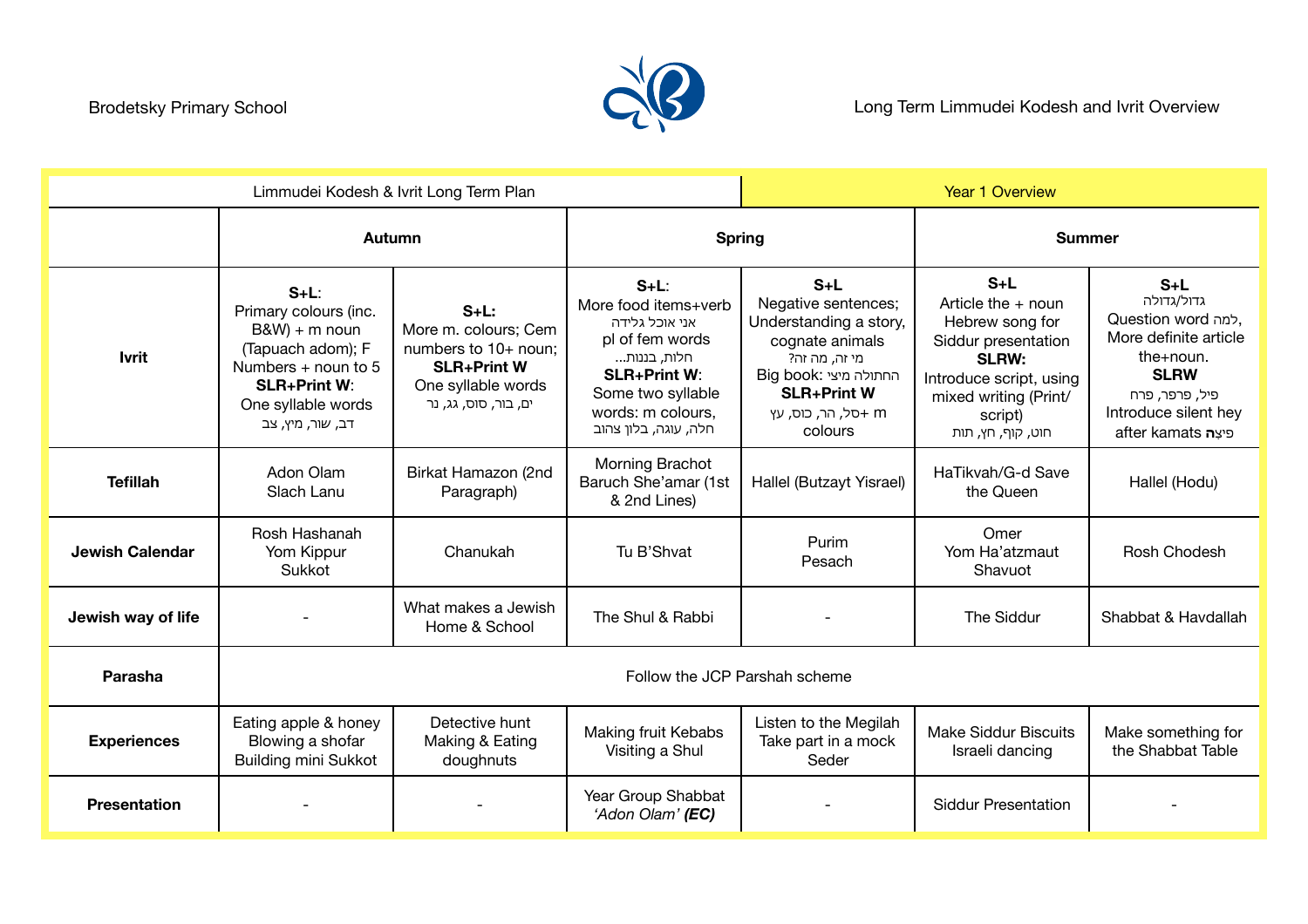

| Limmudei Kodesh & Ivrit Long Term Plan |                                                                                                                                                   |                                                                                                                                                               |                                                                                                                                                            | <b>Year 2 Overview</b>                                                                                                  |                                                                                                                                                                                            |                                                                                                                                 |  |
|----------------------------------------|---------------------------------------------------------------------------------------------------------------------------------------------------|---------------------------------------------------------------------------------------------------------------------------------------------------------------|------------------------------------------------------------------------------------------------------------------------------------------------------------|-------------------------------------------------------------------------------------------------------------------------|--------------------------------------------------------------------------------------------------------------------------------------------------------------------------------------------|---------------------------------------------------------------------------------------------------------------------------------|--|
|                                        |                                                                                                                                                   | Autumn                                                                                                                                                        |                                                                                                                                                            | <b>Spring</b>                                                                                                           |                                                                                                                                                                                            | <b>Summer</b>                                                                                                                   |  |
| <b>Ivrit</b>                           | <b>Nominal sentences</b> הילד<br>גדול<br>The verb 'want'; Also/<br>both<br>גם וגם: Big book:<br>$R+W$ :<br>Kamats + Silent Hey<br>Script learning | Extended nominal<br>sentences<br>הילד גדול וטוב<br>Verbs Eat/sing/say $m + f$<br>$R+W:$<br><b>Final Silent Alef</b><br>אבא, אמא, סבא, סבתא<br>Script learning | Verbs eat/sing/say M, F,<br>S, P<br>Preparations for Hebrew<br><b>Book Presentation</b><br>$R+W$<br>Final Silent Ayin<br>כובע, שבע, תשע<br>Script learning | Simple sentences<br>$subject + verb + direct$<br>object<br>הילד שר 'אדון עולם'<br>$R+W$<br>Shva nach<br>Script learning | Animals $+$ m nouns 'im'<br>pl<br>Verb 'live' גר m, f, s, pl<br>Prepositions attached to<br>next word: in $+$ from:<br>prefix and;<br>$R+W$<br>Combination of all rules<br>Script learning | Big book<br>'In the land of Israel'<br>Plural personal pronoun<br>אנחנו<br>$R+W$<br>Combination of all rules<br>Script learning |  |
| <b>Tefillah</b>                        | Avinu Malkaynu (last<br>sentence)                                                                                                                 | Al Hanissim                                                                                                                                                   | Birkat Hamazon (3rd<br>Paragraph)                                                                                                                          | Hallel (Odecha)                                                                                                         | Baruch She'amar                                                                                                                                                                            | Ashrei                                                                                                                          |  |
| <b>Jewish Calendar</b>                 | Rosh Hashanah<br>Yom Kippur<br>Sukkot                                                                                                             | Chanukah                                                                                                                                                      | Tu B'Shvat                                                                                                                                                 | Purim<br>Pesach                                                                                                         | Omer<br>Yom Ha'atzmaut<br>Shavuot                                                                                                                                                          | Rosh Chodesh                                                                                                                    |  |
| Jewish way of life                     |                                                                                                                                                   | Jerusalem & the Kotel                                                                                                                                         | Kashrut & Food<br><b>Brachot</b>                                                                                                                           |                                                                                                                         | The Torah and it's<br>Mitzvot                                                                                                                                                              | The Jewish<br>Homeland; Israel                                                                                                  |  |
| Parasha                                |                                                                                                                                                   |                                                                                                                                                               | Follow the JCP Parshah scheme                                                                                                                              |                                                                                                                         |                                                                                                                                                                                            |                                                                                                                                 |  |
| <b>Experiences</b>                     | Eating apple & honey<br>Blowing a shofar<br>Sitting in a Sukkah                                                                                   | Build a Kotel and add<br>notes (send notes to<br>Israel)<br>Eating doughnuts                                                                                  | Shomer visit<br>Hechsher search<br>IsItKosher app<br>Trying new fruits                                                                                     | Listen to the Megilah<br>Take part in a mock<br>Seder                                                                   | Having a look at<br>Different Sifrei Torahs<br>Israeli dancing                                                                                                                             | Make Israeli foods                                                                                                              |  |
| <b>Presentation</b>                    |                                                                                                                                                   | Year Group Shabbat<br>'Al Hanissim' (UHC)                                                                                                                     | <b>Hebrew Book</b><br>Presentation                                                                                                                         |                                                                                                                         |                                                                                                                                                                                            |                                                                                                                                 |  |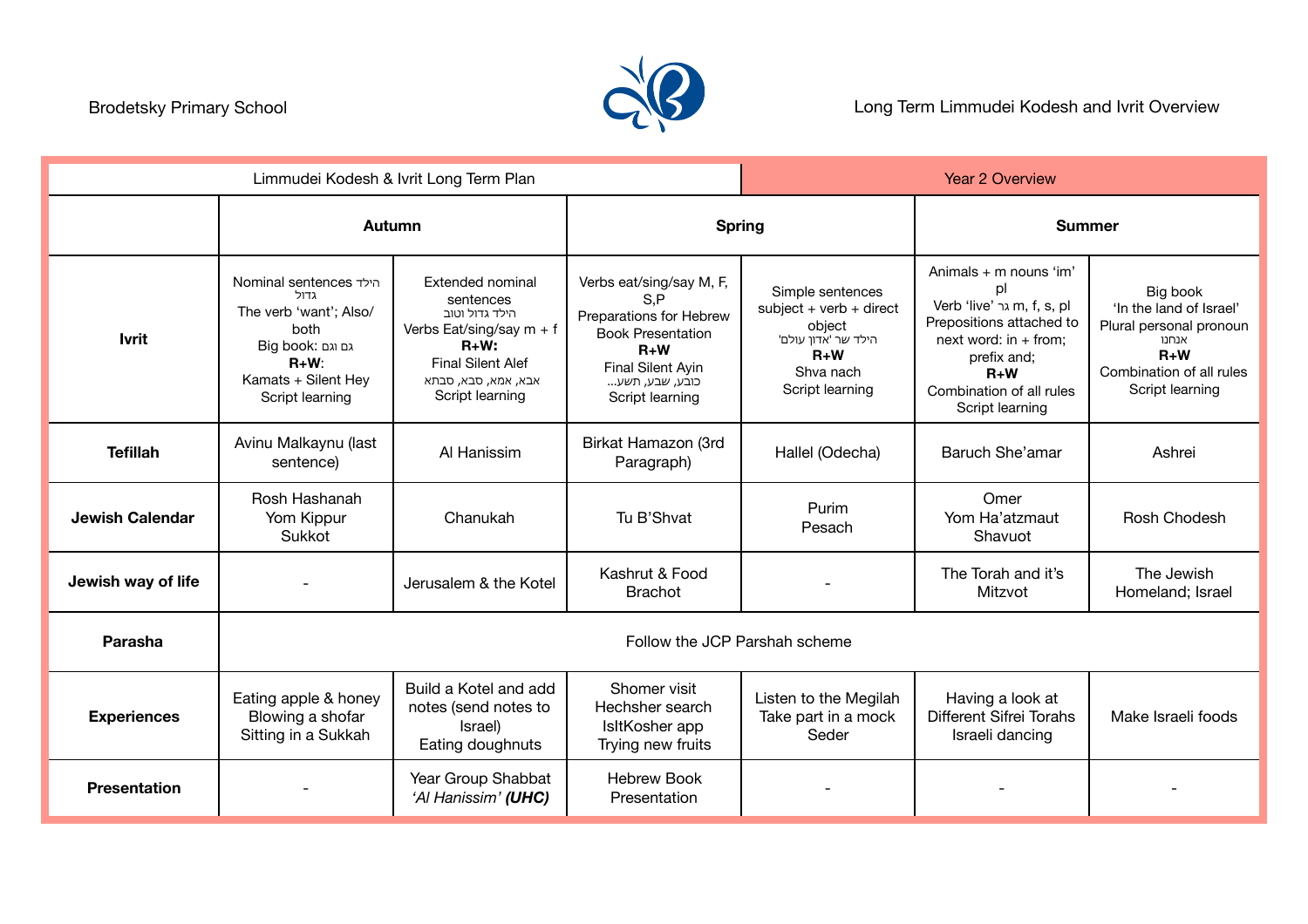

| Limmudei Kodesh & Ivrit Long Term Plan |                                                                         |                                               |                                                                       | <b>Year 3 Overview</b>                                       |                                                                                                                |                                                                |
|----------------------------------------|-------------------------------------------------------------------------|-----------------------------------------------|-----------------------------------------------------------------------|--------------------------------------------------------------|----------------------------------------------------------------------------------------------------------------|----------------------------------------------------------------|
|                                        | Autumn                                                                  |                                               | <b>Spring</b>                                                         |                                                              | <b>Summer</b>                                                                                                  |                                                                |
| <b>Ivrit</b>                           | Ivrit BeClick Unit:<br>Who am I?                                        | Ivrit BeClick Unit:<br>Family                 | Ivrit BeClick Unit:<br>Family                                         | Ivrit BeClick Unit:<br><b>Numbers</b>                        | Ivrit BeClick Unit:<br>Birthday                                                                                | Ivrit BeClick Unit:<br>Birthday                                |
| <b>Tefillah</b>                        | 13 Attributes of<br>Hashem                                              | Amidah (1st Bracha)                           | Shema (3rd<br>Paragraph)                                              | Hallel (Hashem<br>Zecharani)                                 | Birkat Hamazon (4th<br>Paragraph)                                                                              | Anim Zemirot                                                   |
| <b>Jewish Calendar</b>                 | Rosh Hashanah<br>Yom Kippur<br>Sukkot                                   | Chanukah                                      | Tu B'Shvat                                                            | Purim<br>Pesach                                              | Omer<br>Yom Ha'atzmaut<br>Shavuot                                                                              | The 3 weeks                                                    |
| Jewish way of life                     |                                                                         | Jewish People then<br>and now                 | Mezuzah Project                                                       |                                                              | Bar & Bat Mitzvah<br>A Jewish Wedding                                                                          | Beit Hamikdash &<br>Cohanim                                    |
| <b>Chumash</b>                         | <b>Chumash Readiness</b><br>Gematria                                    | <b>Chumash Readiness</b><br>What is a Chumash | <b>Chumash Readiness</b><br>Order of the 5 books &<br>Parashot        | <b>Chumash Readiness</b><br>Sefer, Parasha, Perek<br>& Pasuk | <b>Chumash Readiness</b><br>How to find your place                                                             | <b>Chumash Readiness</b><br>Unit 1 introduction                |
| Parasha                                |                                                                         |                                               | Parasha is discussed during assembly following the JCP Parshah Scheme |                                                              |                                                                                                                |                                                                |
| <b>Experiences</b>                     | Eating apple & honey<br>Blowing a shofar<br><b>Building mini Sukkot</b> | Visiting the JHCC<br>Eating doughnuts         | Sofer comes to visit<br>Make their own<br>Mezuzah case                | Listen to the Megilah<br>Take part in a mock<br>Seder        | A local Bar Mitzvah<br>teacher to come in<br>and teach the Children<br>to lein 1st line of<br><b>Bereishit</b> | Dressing up like a<br>Cohen Gadol<br>Build a Beit<br>Hamikdash |
| <b>Presentation</b>                    |                                                                         |                                               |                                                                       |                                                              | <b>Chumash Presentation</b>                                                                                    | Year Group Shabbat<br>'Anim Zemirot' (EC)                      |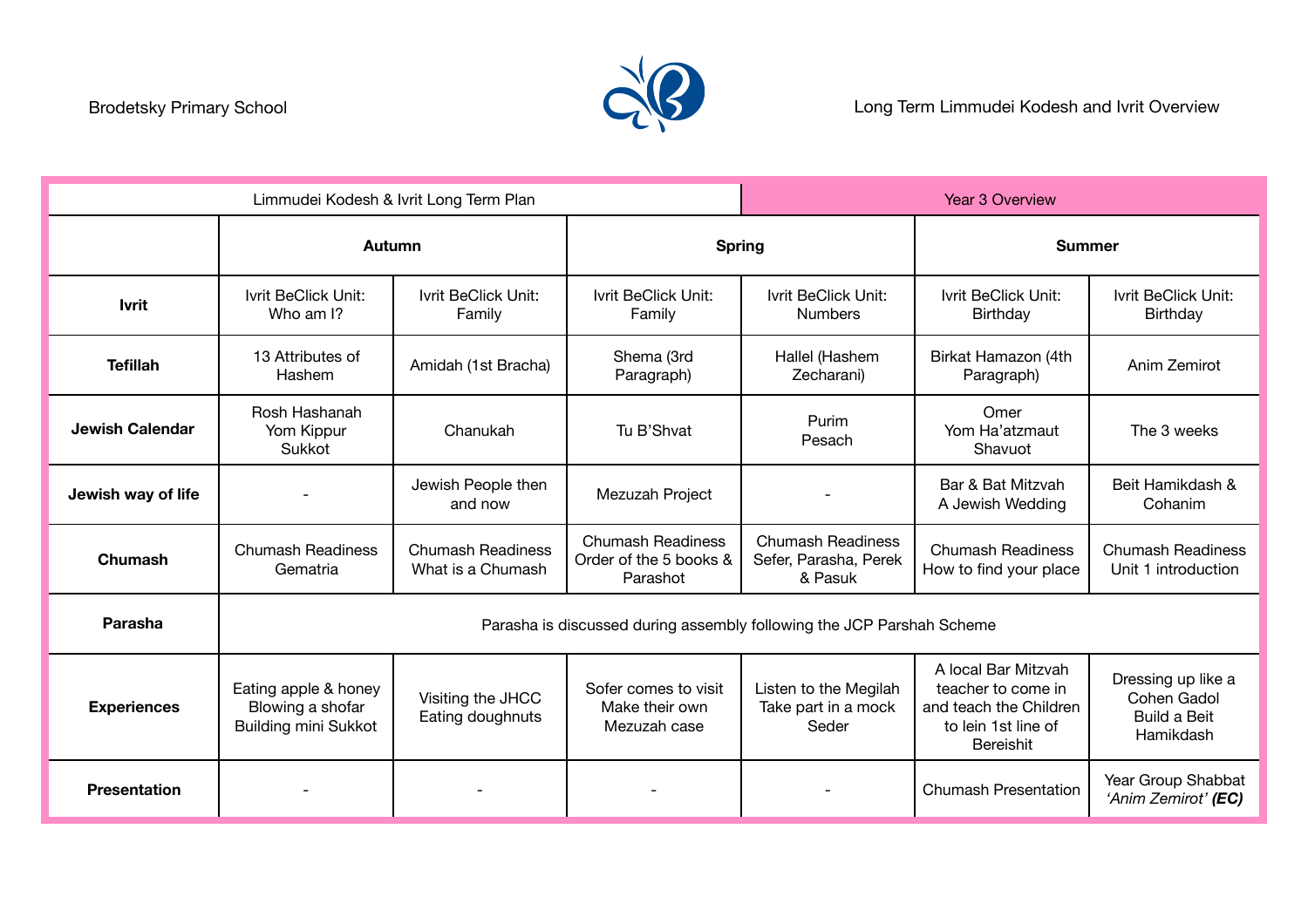

| Limmudei Kodesh & Ivrit Long Term Plan |                                                                 |                                     |                                                                       | <b>Year 4 Overview</b>                                |                                   |                                       |
|----------------------------------------|-----------------------------------------------------------------|-------------------------------------|-----------------------------------------------------------------------|-------------------------------------------------------|-----------------------------------|---------------------------------------|
|                                        |                                                                 | Autumn                              | <b>Spring</b>                                                         |                                                       | <b>Summer</b>                     |                                       |
| <b>lvrit</b>                           | Ivrit BeClick Unit:<br>Where I Live                             | Ivrit BeClick Unit:<br>Where I Live | Ivrit BeClick Unit:<br>Food and Drink                                 | Ivrit BeClick Unit:<br>Food and Drink                 | Ivrit BeClick Unit:<br>My School  | Ivrit BeClick Unit:<br>My Classroom   |
| <b>Tefillah</b>                        | Avinu Malkaynu                                                  | Amidah (2nd & 3rd<br>Brachot)       | Ain Kelohaynu                                                         | Ashrie                                                | Birkat Hamazon (5th<br>Paragraph) | Hallel                                |
| <b>Jewish Calendar</b>                 | Rosh Hashanah<br>Yom Kippur<br>Sukkot<br>Simchat Torah          | Chanukah                            | Tu B'Shvat                                                            | Purim<br>Pesach                                       | Omer<br>Yom Ha'atzmaut<br>Shavuot | Rosh Chodesh<br>The 3 Weeks<br>9th Av |
| Jewish way of life                     |                                                                 | Prayers and the Siddur              | Shabbat & Havdallah                                                   |                                                       | Amidah                            | Hebrew Months of the<br>Year          |
| Chumash                                | JCP Unit 1                                                      | JCP Unit 1                          | <b>JCP Unit 1</b>                                                     | JCP Unit 1                                            | JCP Unit 1                        | JCP Unit 1                            |
| Parasha                                |                                                                 |                                     | Parasha is discussed during assembly following the JCP Parshah Scheme |                                                       |                                   |                                       |
| <b>Experiences</b>                     | Eating apple & honey<br>Blowing a shofar<br>Sitting in a Sukkah | Eating doughnuts                    | Make a Havdallah Set<br>Trying new fruits                             | Listen to the Megilah<br>Take part in a mock<br>Seder | Israeli dancing                   | Make a calendar                       |
| <b>Presentation</b>                    |                                                                 | <b>Siddur Presentation</b>          | Year Group Shabbat<br>Ain Kelohaynu (BHH)                             |                                                       |                                   |                                       |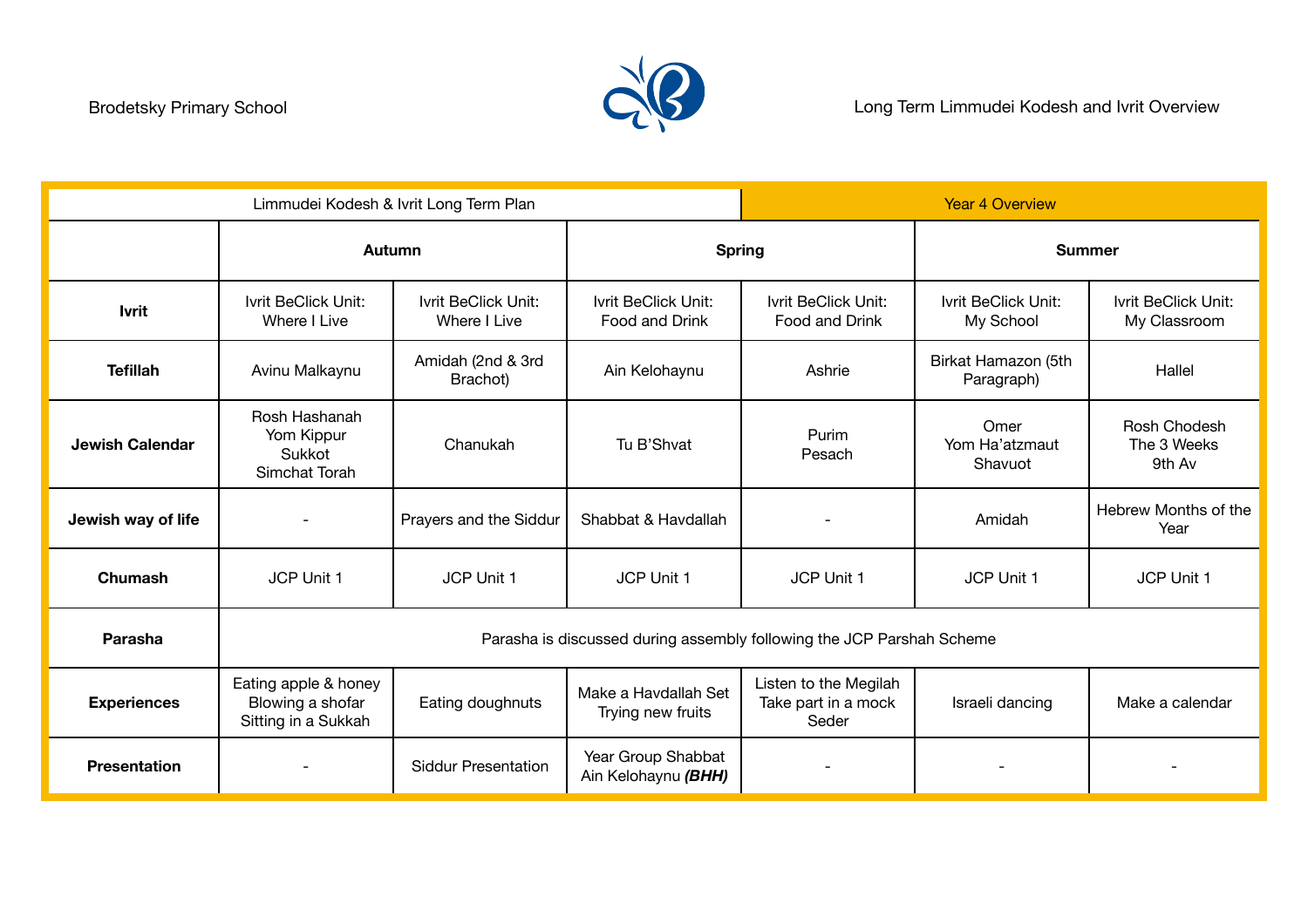

| Limmudei Kodesh & Ivrit Long Term Plan |                                                                          |                                          |                                               | <b>Year 5 Overview</b>                                                             |                                                 |                                |
|----------------------------------------|--------------------------------------------------------------------------|------------------------------------------|-----------------------------------------------|------------------------------------------------------------------------------------|-------------------------------------------------|--------------------------------|
|                                        | Autumn                                                                   |                                          | <b>Spring</b>                                 |                                                                                    | <b>Summer</b>                                   |                                |
| <b>Ivrit</b>                           | Ivrit BeClick Unit:<br>Going to a Picnic                                 | Ivrit BeClick Unit:<br>Going to a Picnic | Ivrit BeClick Unit:<br>The Weather            | Ivrit BeClick Unit:<br>Clothes                                                     | Ivrit BeClick Unit:<br>Clothes                  | Ivrit BeClick Unit:<br>My Room |
| <b>Tefillah</b>                        | V'Samachta                                                               | Amida (4th -7th<br>Brachot)              | Alaynu                                        | Birkat Hamazon (6th<br>Paragraph)                                                  | Yigdal                                          | Hallel                         |
| <b>Jewish Calendar</b>                 | Rosh Hashanah<br>Yom Kippur<br>Sukkot<br>Shmini Atzeret<br>Simchat Torah | Chanukah                                 | Tu B'Shvat                                    | Purim<br>Pesach                                                                    | Omer<br>Yom Ha'atzmaut<br>Shavuot               | The 3 Weeks<br>9th Av          |
| Jewish way of life                     |                                                                          | <b>Etgar Training</b>                    | <b>Etgar Training</b>                         |                                                                                    | <b>Etgar Training</b>                           | The Jewish<br>Homeland; Israel |
| Chumash                                | JCP Unit 2                                                               | JCP Unit 2                               | JCP Unit 2                                    | Hagadah Text                                                                       | JCP Unit 2/3                                    | JCP Unit 3                     |
| Parasha                                |                                                                          |                                          |                                               | Parasha is discussed during assembly following the JCP Parshah Scheme              |                                                 |                                |
| <b>Experiences</b>                     | Eating apple & honey<br>Blowing a shofar<br>Lunch in the Sukkah          | Making a Chanukiah<br>Eating doughnuts   | Tu B'Shvat Seder<br>Mock Etgar<br>competition | Listen to the Megilah<br>Take part in a mock<br>Seder with parents<br>and visitors | Israeli dancing                                 | <b>Etgar Trip</b>              |
| <b>Presentation</b>                    |                                                                          |                                          |                                               | Year 5 & 6 Seder                                                                   | Year Group Shabbat<br>'Alaynu' onwards<br>(BHH) | <b>Etgar Certificates</b>      |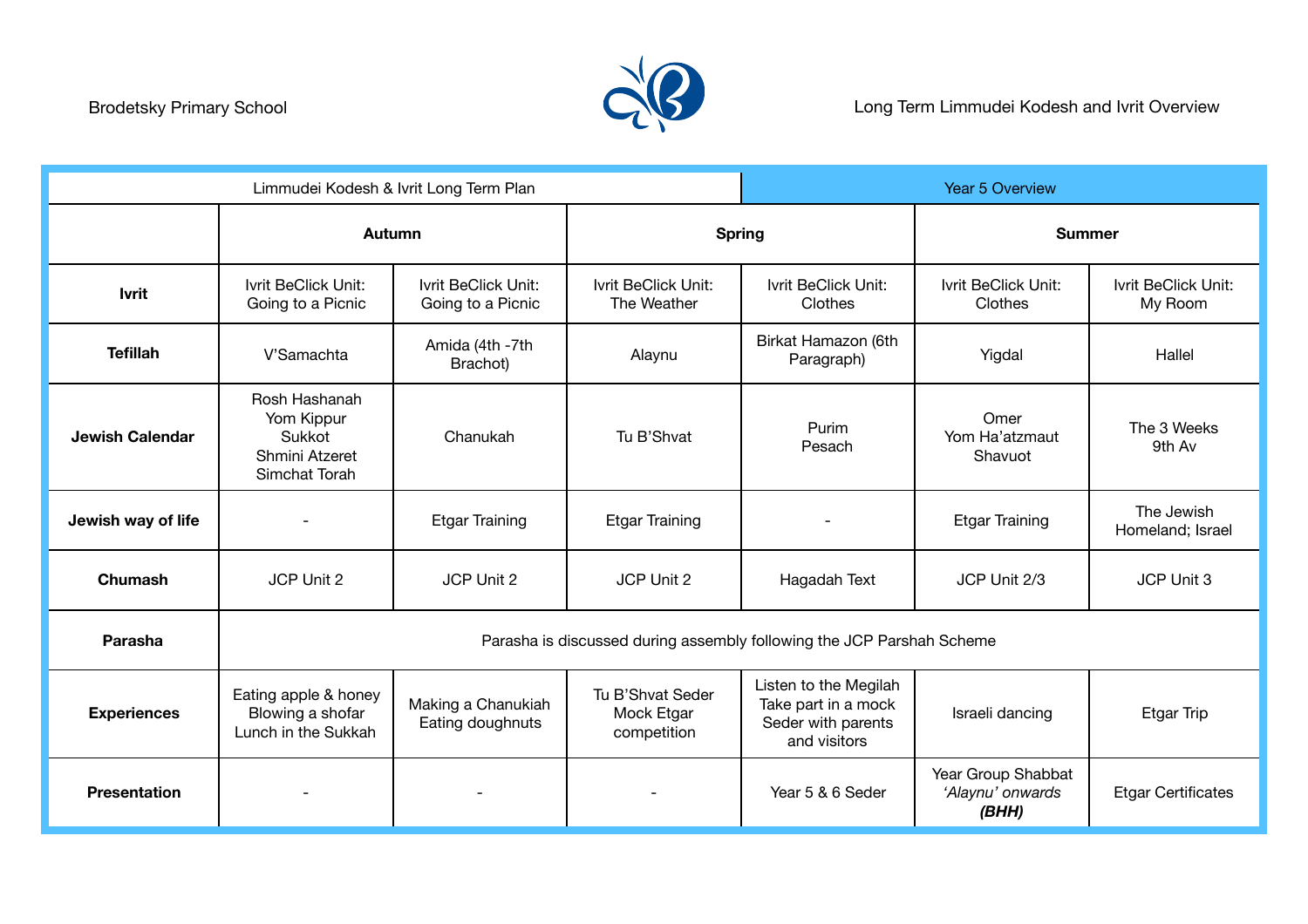

| Limmudei Kodesh & Ivrit Long Term Plan |                                                                                           |                                                             |                                                                                                                                    | <b>Year 6 Overview</b>                                                             |                                       |                                                                                    |
|----------------------------------------|-------------------------------------------------------------------------------------------|-------------------------------------------------------------|------------------------------------------------------------------------------------------------------------------------------------|------------------------------------------------------------------------------------|---------------------------------------|------------------------------------------------------------------------------------|
|                                        | <b>Autumn</b>                                                                             |                                                             | <b>Spring</b>                                                                                                                      |                                                                                    | <b>Summer</b>                         |                                                                                    |
| <b>Ivrit</b>                           | Ivrit BeClick Unit:<br>What We Look Like                                                  | Ivrit BeClick Unit:<br>What We Look Like                    | Ivrit BeClick Unit<br>Animals                                                                                                      | Ivrit BeClick Unit:<br>Daily Routine                                               | Ivrit BeClick Unit:<br><b>Hobbies</b> | Ivrit BeClick Unit:<br>Hobbies                                                     |
| <b>Tefillah</b>                        | B'Rosh Hashanah<br>Yichtovu (U'netaneh<br>Tokef)                                          | Amidah (17th - 19th<br>Brachot)                             | <b>Birkat Hamazon</b>                                                                                                              | Shir Hamalot                                                                       | Anim Zemirot                          | Amida                                                                              |
| <b>Jewish Calendar</b>                 | Rosh Hashanah<br>Yom Kippur<br>Sukkot<br>Hoshanah Raba<br>Shmini Atzeret<br>Simchat Torah | Chanukah                                                    | Tu B'Shvat                                                                                                                         | Purim<br>Pesach                                                                    | Omer<br>Yom Ha'atzmaut<br>Shavuot     | The 3 Weeks<br>9th Av                                                              |
| Jewish way of life                     |                                                                                           | Kashrut                                                     | Jewish Life Cycle                                                                                                                  |                                                                                    | Jewish & British Values               | Tzedakah                                                                           |
| Chumash                                | JCP Unit 3                                                                                | JCP Unit 3                                                  | JCP Unit 3                                                                                                                         | Hagadah Text                                                                       | JCP Unit 4                            | JCP Unit 4                                                                         |
| Parasha                                |                                                                                           |                                                             | Parasha is discussed during assembly following the JCP Parshah Scheme                                                              |                                                                                    |                                       |                                                                                    |
| <b>Experiences</b>                     | Eating apple & honey<br>Blowing a shofar<br>Lunch in the Sukkah                           | Converting recipes to<br>Kosher Recipes<br>Eating doughnuts | Put together a book<br>and display about<br>Jewish Life Cycle<br>Invite local Non-<br>Jewish School to view<br>the children's work | Listen to the Megilah<br>Take part in a mock<br>Seder with parents<br>and visitors | Israeli dancing                       | <b>Community Care Fair</b><br>Visit to Donisthorpe                                 |
| <b>Presentation</b>                    |                                                                                           |                                                             |                                                                                                                                    | Year 5 & 6 Seder                                                                   |                                       | <b>Community Care Fair</b><br>& Siddur Presentation<br>Year Group Shabbat<br>(BHH) |